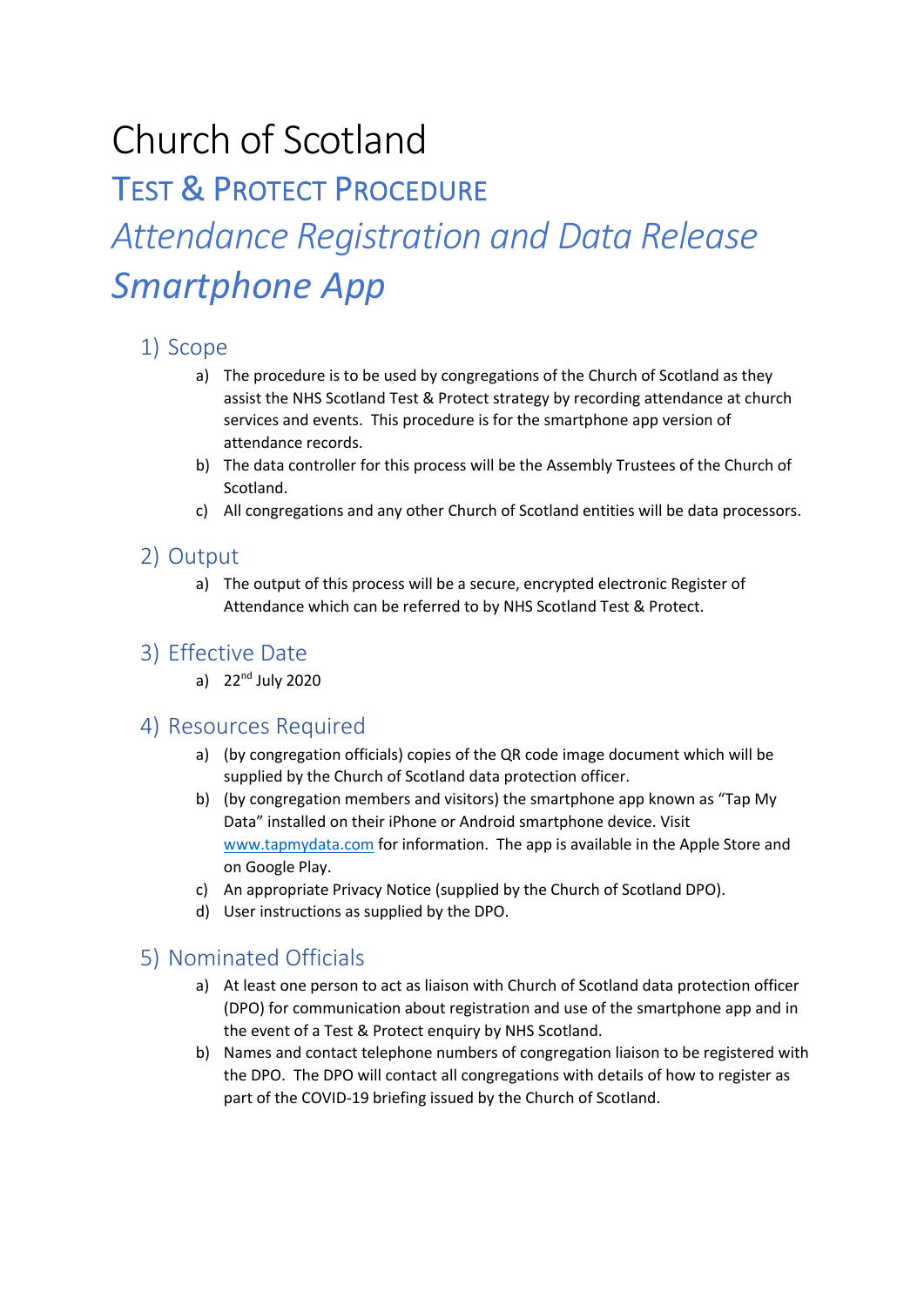# 6) Data Subjects

- a) The smartphone app will only record personal data when it is used in conjunction with the QR codes provided. When used in this way it will process personal data belonging to the following categories of data subject:
	- i) Congregation members (as noted in the Communion roll)
	- ii) Visitors
	- iii) Ministers
	- iv) Employees

# 7) Personal Data To Be Collected

- a) The smartphone app system will collect only the items of personal data provided to it by the data subject when they registered for their app user account:
	- i) Full name, telephone number.
- b) Any other personal data provided by the data subject to the smartphone app will not be collected for the purpose of creating and maintaining the register of attendance by the Church of Scotland.
- c) Each register of attendance record in the smartphone app system will also identify the location of attendance, the date and the time at which the QR code was clicked or check in occurred.

#### 8) Technical & Organisational Security Measures

- a) The electronic register of attendance is encrypted in transit and at rest.
- b) Access to the electronic register can only be authorised by the DPO
- c) Access to the register of attendance is protected by a key code known only to a limited number of Church of Scotland officials.
- d) There will be no need for congregations to access the electronic record of attendance.
- e) Any requests to access the data contained in the register of attendance must be referred to the Church of Scotland DPO, who will verify the nature of each request and proceed accordingly.

#### 9) The Process

- a) If a congregation wishes to make use of the smartphone app, a congregation official (eg, Minister, Session Clerk or Treasurer) should notify the Church of Scotland data protection officer using the online form provided for the purpose of registering the liaison point of contact. The email address provided should be one to which the QR code document can be sent, together with any necessary documentation or instructions.
- b) The DPO will enable the congregation on the Tap my Data System and verify to the congregation contact by email that this has been done.
- c) The DPO will issue a unique QR code page in PDF format (A4 page size).
- d) The QR code document can be printed out as many times as needed and published as needed in the Church premises: It is suggested a copy is posted at every entrance, for example.
- e) Copies of the appropriate privacy notice should also be prominently displayed.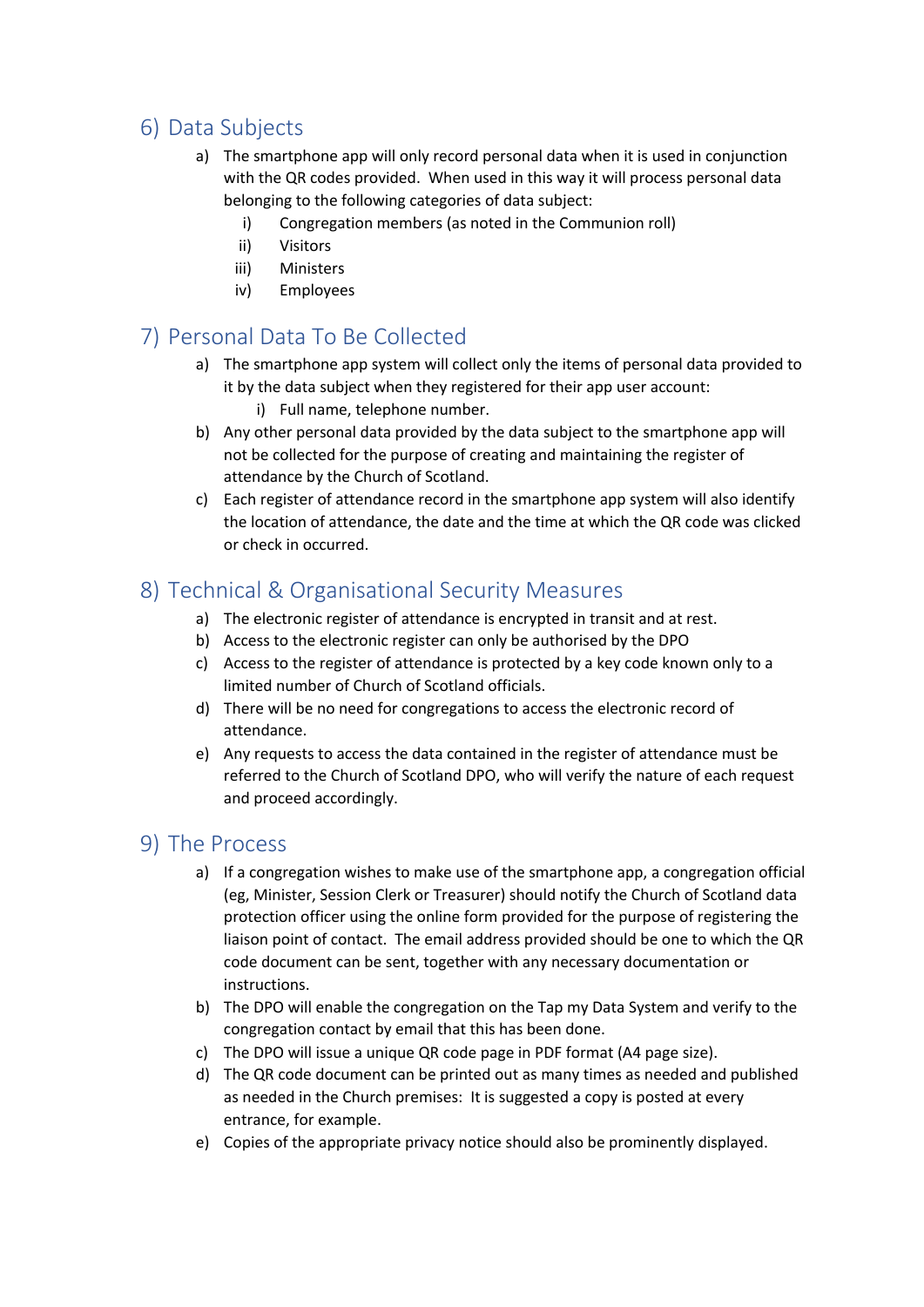- f) Church officials "meeting and greeting" can draw attention to the smartphone registration option and the QR codes.
- g) Each person attending the Church need only register using the smartphone app and QR code once per visit. Then on each subsequent visit.
	- i) Note: Everyone can register using the paper system *and* the smartphone app. Duplication is not an issue, what matters is we have a record of attendance.

### 10) Data Retention and Disposal

- a) We are required to keep the register of attendance for only 21 days.
- b) The Tap My Data system is configured to delete data older than 21 days and does so on a daily basis. The office of the DPO will handle this.

# 11) Responding To A Request For Register of Attendance Data

- a) The only person able to authorise a request for register of attendance data is the Church of Scotland data protection officer (DPO) or one of his nominated colleagues in the Law Department.
- b) The Church of Scotland DPO is the single point of contact with NHS Scotland Test & Protect officials on behalf of all Church of Scotland congregations. All requests must be referred to him.
- c) The DPO will respond to NHS Scotland with the electronic register direct. The congregations have no access to the electronic record, which means the DPO will only ever be contacting the congregation nominated officials with regard to the paper register of attendance.

#### Data Protection Issues

The type of personal data we are collecting is basic and minimised as far as we can.

Nevertheless, we face challenges because of the heavily distributed nature of our collection of this personal data and the fact that by its nature it suggests the religious preference of the data subject (and is therefore classified as "special category" data). It could also be classified as behavioural data, in that we are recording attendance at a specific location.

We are doing so for good reasons. We are stepping up to our responsibilities to support the Test & Protect strategy of NHS Scotland and in doing so we are playing our part in protecting those within our congregations and the people in our local communities.

As an organisation we need to be able to demonstrate our accountability for how we collect and process the personal data involved. Upholding the rights of each data subject. Which is why this procedure has been developed. We are trying to keep this as simple and effective as possible so that people feel able to take part. It may not be perfect, so we will be keeping it under constant review throughout its deployment during the COVID-19 pandemic and associated restrictions.

The use of the smartphone app makes the attendance registration process easier for congregations to manage and for tech enthusiastic parishioners and visitors to use. Overall, the smartphone app is not intended to replace the paper-based attendance registration process. Instead it is a useful extension to it.